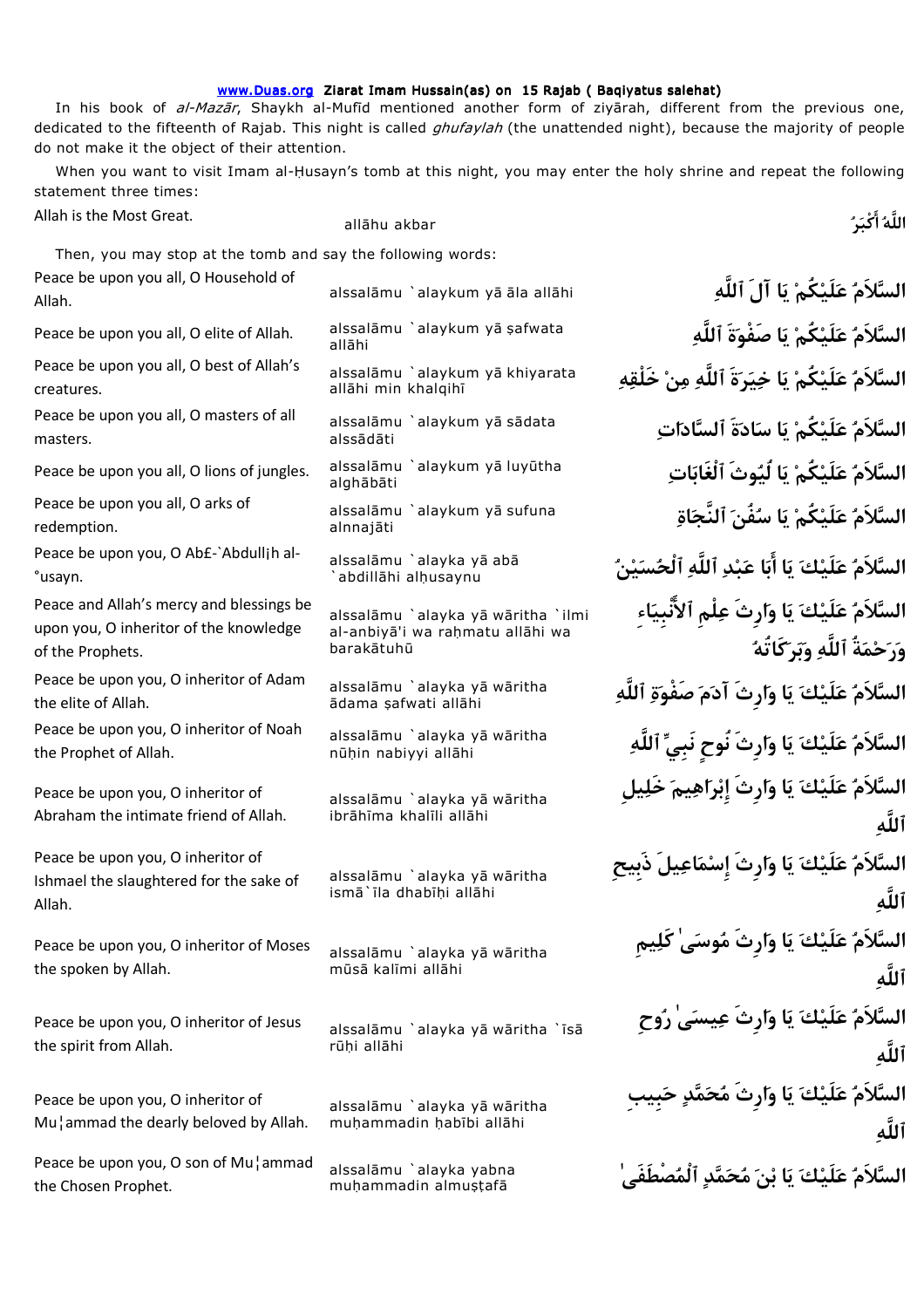www.Duas.org Ziarat Imam Hussain(as) on 15 Rajab ( Baqiyatus salehat)

Peace be upon you, O son of `Al¢ the well-Pleased.

Peace be upon you, O son of F¡§imah the luminous lady.

Peace be upon you, O son of Khad¢jah the grand lady.

Peace be upon you, O martyr and son of the martyr.

Peace be upon you, O slain and son of the slain.

Peace be upon you, O saint and son of the saint.

Peace be upon you, O argument of Allah and son of His argument against His creatures.

I bear witness that you performed the prayers,

I also bear witness that you can now hear the speech

and you are verily the beloved of Allah, His intimate friend, His selected servant,

eagerness to you;

so, (please) my master, be my interceder before Allah.

I also seek the intercession of your grandfather the chief of the Prophets before Allah,

I seek the intercession of your father the chief of the Prophets' Successors, and I seek the intercession of your mother the Doyenne of the women of

**ٰتَضَىرم لْٱ يلع نب اي كلَيع لاَمالس** alssal¡mu `alayka yabna `aliyyin almurtadā

alzzahrā'i

alkubrā

alshshahīdi

alqatīli

allāhi wabna walivyihī

alssalāmu `alayka yā hujjata allāhi wabna hujjatihi `alā khalqihī

ashhadu annaka qad aqamta alssalāta

wa ashhadu annaka tasma`u alkalāma

wa annaka habību allāhi wa khalīluhū wa najībuhū

sayyidī

wa astashfi`u ilā allāhi bijaddika sayyidi alnnabiyyīna

wa bi'ummika fātimata sayyidati nisā'i al`ālamīna

alssalāmu `alayka yabna fāṭimata **السَّلاَمُ عَلَيْكَ يَا بْنَ فَاطِمَةَ ٱلزَّهْرَاء** alssalāmu `alayka yabna khadījata **| السَّلاَمُ عَلَيْكَ يَا بْنَ خَدِيجَةَ ٱلْكُبْرَى** alssalāmu `alayka yā shahīdu ibna<br>alshshahīdi alssalāmu `alayka yā qatīlu ibna<br>algatīli **السَّلاَمُ عَلَيْكَ يَا قَتِيلُ ٱبْن**َ ٱ**لْقَتِيل هيلو نب للَّه ٱو ٱ يلو اي كلَيع لاَمالس** alssal¡mu `alayka y¡ waliyya **السَّلاَمُ عَلَيْكَ يَا حُجَّةَ ٱللَّهِ وَٱبْنَ حُجَّتِهِ ىٰعلَ خَلْقه اشْهد نَّا ك قَد اقَمتَ ٱلصَّ ةَلاَ** gave the poor-rate, wa ¡tayta alzzak¡ta **كَاةَ لزَّٱ تَآتَيو** enjoined the right, wa amarta bilma`r£fi **وفرعم لْٱ بِ تَرم او** forbade the wrong, wa nahayta `an almunkari **نْكَرِم لْٱ نِع تَينَهو** were deprived of your parents, wa ruzi'ta biwālidayka **كورُرْنَّتَ بِوالِد**َيْكَ **بِوالِدَيْك** and strove against your enemies. wa jāhadta `aduwwaka **كونت تَداهو**ت تَداهيم تَداري الله بين التاس بين تَداري ال **او شْهد نَّا ك تَسمع ٱلكَلاَم** and answer back wa taruddu aljaw¡ba **ابوج لْٱ دتَرو نَّاو ك حبِيب ٱ للَّه وخَليلُه ونَجِيبه** His elite, and son of His elite. wa ¥afiyyuh£ wabnu ¥afiyyih¢ **هيصَف نب و ٱه يصَفو** O my master and son of my master, y¡ mawl¡ya wabna mawl¡ya **لاَيوم نب و ٱي لاَوم اي** l am visiting you because of my<br>cagerness to vou: zurtuka mushtāqan<br>eagerness to vou: zurtuka mushtāqan fakun lī shafī`an ilā allāhi yā<br>sayyidī **او ستَشْفع ىٰلَإِ اللَّه بِجدك سيد بِيلنَّٱ ين** wa bi'ab¢ka sayyidi alwa¥iyy¢na **ينيصو لْٱد يس بِيك بِاو ماوبِ ك فَاطمةَ سيدة نِساءِ لْٱعالَمين**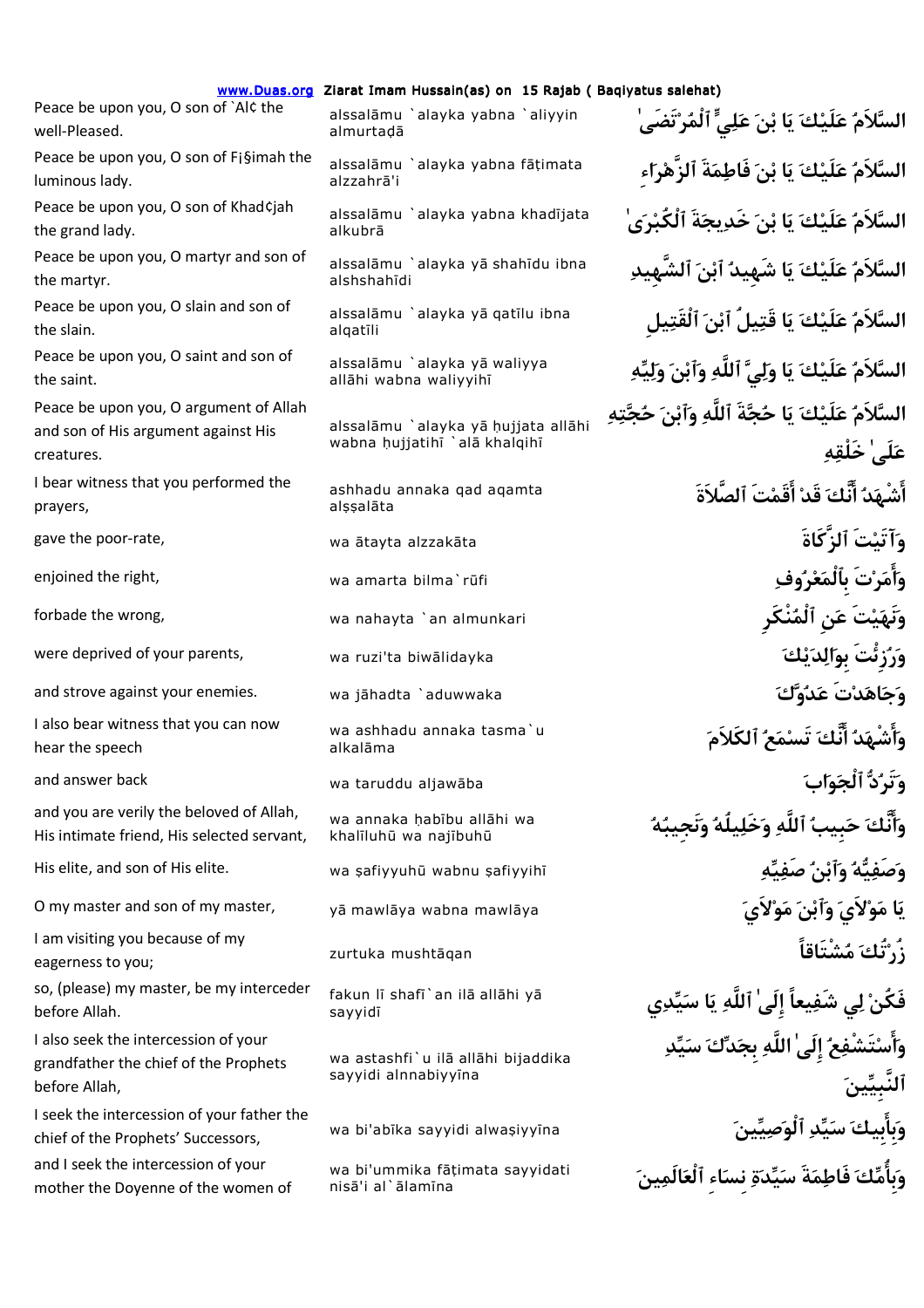| www.Duas.org Ziarat Imam Hussain(as) on 15 Rajab (Baqiyatus salehat)<br>the worlds.                                               |                                                                                   |                                                                                                                                                                           |
|-----------------------------------------------------------------------------------------------------------------------------------|-----------------------------------------------------------------------------------|---------------------------------------------------------------------------------------------------------------------------------------------------------------------------|
| May Allah curse those who slew you.                                                                                               | alā la`ana allāhu qātilīka                                                        | أَلاَ لَعَنَ ٱللَّهُ قَاتِلِيكَ                                                                                                                                           |
| May Allah curse those who wronged you.                                                                                            | wa la`ana allāhu zālimīka                                                         | وَلَعَنَ ٱللَّهُ ظَالِمِيكَ                                                                                                                                               |
| May Allah curse those who deprived you<br>(of your right) and those who hated you<br>from the past and the coming<br>generations. | wa la`ana allāhu sālibīka wa<br>mubghidīka min al-awwalīna wal-<br>ākhirīna       | وَلَعَنَ ٱللَّهُ سَالِبِيكَ وَمُبْغِضِيكَ مِنَ<br>ٱلأَوَّلِينَ وَٱلآخِرِينَ                                                                                               |
| May Allah send blessings upon our chief<br>Mu¦ammad and upon his Household the<br>immaculate and pure.                            | wa şallā allāhu `alā sayyidinā<br>muhammadin wa alihi alttayyibina<br>alttāhirīna | وَصَلَّىٰ ٱللَّهُ عَلَىٰ سَيِّدِنَا مُحَمَّدٍ وَٱلِهِ<br>ٱلطَّيِّبينَ ٱلطَّاهِرِينَ                                                                                       |
| may say the following words there:<br>Peace be upon you, O my master and<br>son of my master.                                     | alssalāmu `alayka yā mawlāya<br>wabna mawlāya                                     | You may then kiss the holy tomb and direct towards the tomb of `Alī ibn al-Husayn (`a) in order to visit him. You<br>السَّلاَمُ عَلَيْكَ يَا مَوْلاَىَ وَأَبْنَ مَوْلاَىَ |
| May Allah curse those who slew you.                                                                                               | la`ana allāhu qātilīka                                                            | لَعَنَ ٱللَّهُ قَاتِلِيكَ                                                                                                                                                 |
| May Allah curse those who wronged you.                                                                                            | wa la`ana allāhu zālimīka                                                         | وَلَعَنَ ٱللَّهُ ظَالِمِيكَ                                                                                                                                               |
| Verily, I seek nearness to Allah through<br>my visit to you and my showing love for<br>you all.                                   | innī ataqarrabu ilā allāhi<br>biziyāratikum wa bimahabbatikum                     | إِنِّى أَتَقَرَّبُ إِلَىٰ ٱللَّهِ بزِيَارَتِكُمْ<br>وَبِمَحَبَّتِكُمْ                                                                                                     |
| I release myself before Allah from your<br>enemies.                                                                               | wa abra'u ilā allāhi min a`dā'ikum                                                | وَأَبْرَأُ إِلَىٰ ٱللَّهِ مِنْ أَعْدَائِكُمْ                                                                                                                              |
| Peace and Allah's mercy and blessings be<br>upon you, O my master.                                                                | wa alssalāmu `alayka yā mawlāya<br>wa rahmatu allāhi wa barakātuhū                | وَٱلسَّلاَمُ عَلَيْكَ يَا مَوْلايَ وَرَحْمَةُ ٱللَّهِ<br>وَبَرَكَاتُهُ                                                                                                    |
| You may then walk to the tombs of the martyrs-pleasure of Allah be upon them-and stop there to say the following<br>words:        |                                                                                   |                                                                                                                                                                           |
| Peace be upon the souls that are residing<br>near the tomb of Ab£-`Abdullih al-<br>°usayn.                                        | alssalāmu `alā al-arwāhi<br>almunīkhati biqabri abī `abdillāhi<br>alhusayni       | السَّلاَمُ عَلَىٰ ٱلأَرْوَاحِ ٱلْمُنِيخَةِ بِقَبْرِ أَبِي<br>عَبْدِ ٱللَّهِ ٱلْحُسَيْنِ                                                                                   |
| Peace be upon you all, O purified from<br>filth.                                                                                  | alssalāmu `alaykum yā tāhirīna<br>min alddanasi                                   | السَّلاَمُ عَلَيْكُمْ يَا طَاهِرِينَ مِنَ ٱلدَّنَّسِ                                                                                                                      |
| Peace be upon you all, O well-guided<br>ones.                                                                                     | alssalāmu `alaykum yā<br>mahdiyyūna                                               | السَّلاَمُ عَلَيْكُمْ يَا مَهْدِيُّونَ                                                                                                                                    |
| Peace be upon you all, O pious to Allah.                                                                                          | alssalāmu `alaykum yā abrāra<br>allāhi                                            | السَّلاَمُ عَلَيْكُمْ يَا أَبْرَارَ ٱللَّهِ                                                                                                                               |
| Peace be upon you and upon the angels<br>surrounding all your graves.                                                             | alssalāmu `alaykum wa `alā<br>almalā'ikati alhāffīna biqubūrikum<br>ajma`īna      | السَّلاَمُ عَلَيْكُمْ وَعَلَىٰ ٱلْمَلائِكَةِ<br>ٱلْحَافِّينَ بِقُبُورِ كُمْ أَجْمَعِينَ                                                                                   |

May Allah gather us with you in the

jama`anā allāhu wa iyyākum fī<br>mustaqarri raḥmatihī **بَحَمَعَنَا ٱللَّهُ وَإِيَّاكُمْ فِي مُسْتَقَرِّ رَحْمَتِهِ**